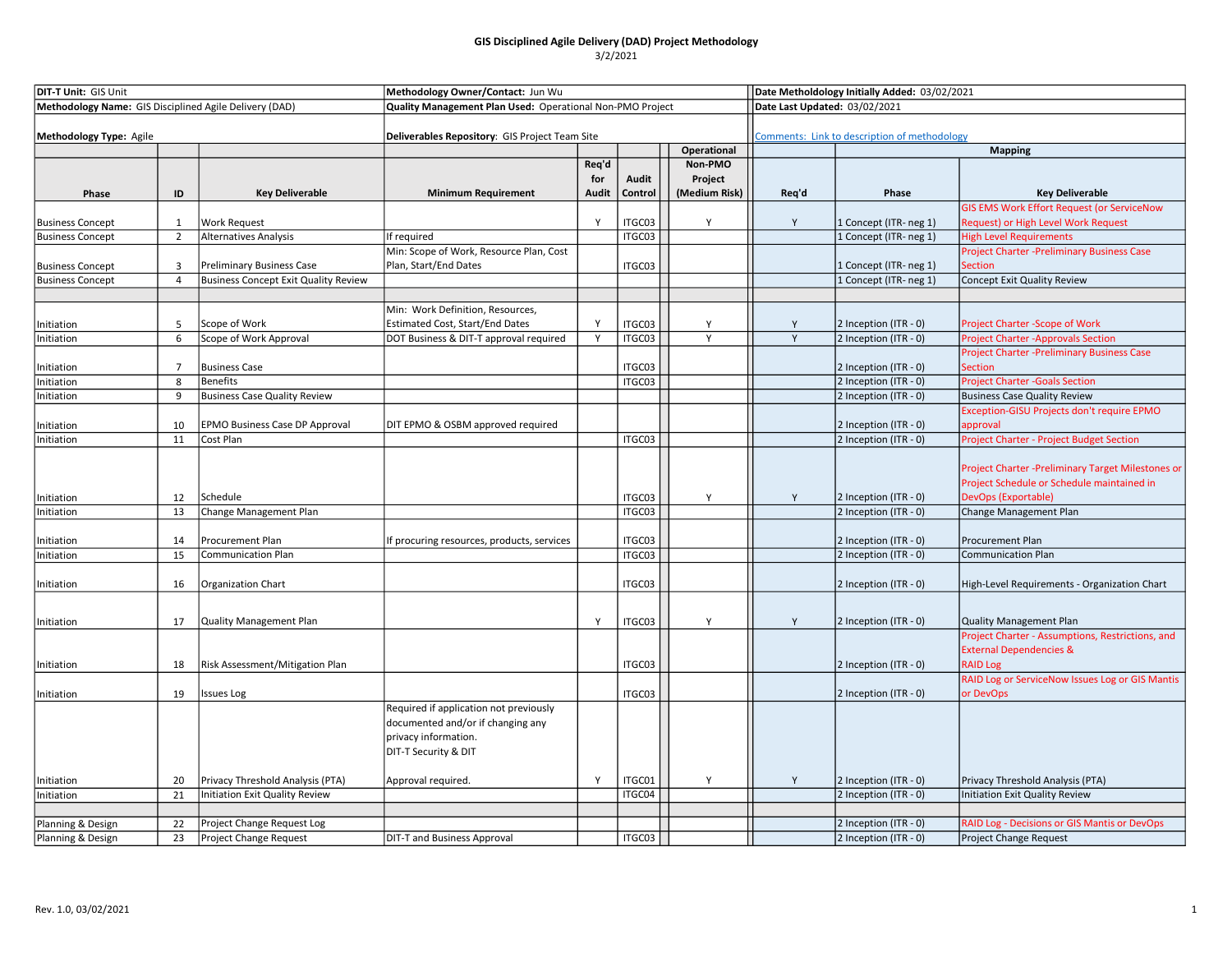|                   |    |                                          |                                                      |       |         | Operational   |       | <b>Mapping</b>        |                                                    |
|-------------------|----|------------------------------------------|------------------------------------------------------|-------|---------|---------------|-------|-----------------------|----------------------------------------------------|
|                   |    |                                          |                                                      | Req'd |         | Non-PMO       |       |                       |                                                    |
|                   |    |                                          |                                                      | for   | Audit   | Project       |       |                       |                                                    |
| Phase             | ID | <b>Key Deliverable</b>                   | <b>Minimum Requirement</b>                           | Audit | Control | (Medium Risk) | Req'd | Phase                 | <b>Key Deliverable</b>                             |
| Planning & Design | 24 | Project Change Request Quality Review    |                                                      |       |         |               |       | 2 Inception (ITR - 0) | Project Change Request Quality Review              |
|                   |    |                                          |                                                      |       |         |               |       |                       | Exception Request-GISU Projects don't require      |
| Planning & Design | 25 | EPMO Change Request DP Approval          | EPMO and/or OSBM approval (if required)              |       |         |               |       | 2 Inception (ITR - 0) | <b>EPMO</b> approval                               |
| Planning & Design | 26 | <b>SAP Cost Exception Report</b>         |                                                      |       |         |               |       | 2 Inception (ITR - 0) | <b>SAP Cost Exception Report</b>                   |
| Planning & Design | 27 | Requirements Management Plan             |                                                      |       | ITGC03  |               |       | 2 Inception (ITR - 0) |                                                    |
|                   |    |                                          | Must be approved by Business and other               |       | ITGC01  |               |       |                       |                                                    |
|                   |    |                                          | stakeholders, including Architecture,                |       | ITGC02  |               |       |                       |                                                    |
| Planning & Design | 28 | Requirements                             | Security, Infrastructure, etc.                       | Y     | ITGC03  | Y             | Y     | 2 Inception (ITR - 0) | Requirements                                       |
|                   |    |                                          | Required on all sizes of work except on              |       | ITGC01  |               |       |                       |                                                    |
|                   |    |                                          | small operational work, this may be                  |       | ITGC02  |               |       |                       |                                                    |
| Planning & Design | 29 | Requirements Approval                    | included in Work Definition.                         | Y     | ITGC03  | Y             | Y     | 2 Inception (ITR - 0) | <b>Requirements Approval</b>                       |
| Planning & Design | 30 | Requirements Traceability Matrix         |                                                      |       |         |               |       | 2 Inception (ITR - 0) | High-Level Requirements Document                   |
|                   |    |                                          |                                                      |       | ITGC01  |               |       |                       |                                                    |
| Planning & Design | 32 | Architecture Design                      |                                                      |       | ITGC02  |               |       | 2 Inception (ITR - 0) | Technical Architecture System Design (TASD)        |
| Planning & Design | 33 | Architecture DP Quality Review           | If required by EPMO                                  |       |         |               |       | 2 Inception (ITR - 0) | Architecture DP Quality Review                     |
|                   |    |                                          | If required by EPMO                                  |       | ITGC01  |               |       |                       |                                                    |
| Planning & Design | 34 | <b>EPMO Architecture DP Approval</b>     | DIT Architecture Approval required                   |       | ITGC02  |               |       | 2 Inception (ITR - 0) | EPMO Architecture DP Approval                      |
| Planning & Design | 35 | Security DP Quality Review               | If required by EPMO                                  |       |         |               |       | 2 Inception (ITR - 0) | Security DP Quality Review                         |
|                   |    |                                          | If required by EPMO                                  |       | ITGC01  |               |       |                       |                                                    |
| Planning & Design | 36 | <b>EPMO Security DP Approval</b>         | <b>DIT Approval Required</b>                         |       | ITGC02  |               |       | 2 Inception (ITR - 0) | <b>EPMO Security DP Approval</b>                   |
|                   |    |                                          | If required, complete                                |       |         |               |       |                       |                                                    |
| Planning & Design | 37 | Architecture Exception Request           | <b>DIT Approval Required</b>                         |       |         | Y             | Y     | 2 Inception (ITR - 0) | Architecture Exception Request                     |
|                   |    |                                          | If required, complete                                |       |         |               |       |                       |                                                    |
| Planning & Design | 38 | <b>NCID Exception Request</b>            | <b>DIT Approval Required</b>                         |       | ITGC01  | Y             | Y     | 2 Inception (ITR - 0) | <b>NCID Exception Request</b>                      |
|                   |    |                                          | If required, complete                                |       |         |               |       |                       |                                                    |
| Planning & Design | 39 | <b>Security Exception Request</b>        | <b>DIT Approval Required</b>                         |       | ITGC01  | Y             | Y     | 2 Inception (ITR - 0) | Security Exception Request                         |
| Planning & Design | 40 | Design Document                          |                                                      | Y     | ITGC03  | Y             | Y     | 2 Inception (ITR - 0) | <b>Design Document</b>                             |
|                   |    |                                          | Business and other stakeholders                      |       |         |               |       |                       |                                                    |
| Planning & Design | 41 | Design Approval                          | approvals                                            | Y     | ITGC03  | Υ             | Y     | 2 Inception (ITR - 0) | Design Approval                                    |
| Planning & Design | 42 | <b>Business Continuity Plan</b>          | If required                                          |       | ITGC03  |               |       | 2 Inception (ITR - 0) | <b>Business Continuity Plan</b>                    |
| Planning & Design | 43 | Disaster Recovery Plan                   | If required                                          |       | ITGC03  |               |       | 2 Inception (ITR - 0) | Disaster Recovery Plan                             |
| Planning & Design | 44 | <b>Training Plan</b>                     | If required                                          |       | ITGC03  |               |       | 2 Inception (ITR - 0) | <b>Training Plan</b>                               |
| Planning & Design | 45 | Test Plan                                |                                                      |       |         | Y             | Y     | 2 Inception (ITR - 0) | Test Plan or Test Plan in TestLink                 |
|                   |    |                                          |                                                      |       |         |               |       |                       | Project Charter - Project Success Criteria Section |
| Planning & Design | 46 | Acceptance Process and Criteria          |                                                      |       | ITGC03  | Y             | Y     | 2 Inception (ITR - 0) | <b>User Acceptance Test Plan</b>                   |
|                   |    | Acceptance Process and Criteria          | Must be approved by Business and other               |       |         |               |       |                       |                                                    |
| Planning & Design | 47 | Approval                                 | stakeholders                                         |       | ITGC03  | Y             | Y     | 2 Inception (ITR - 0) | User Acceptance Testing (UAT) Plan Approval        |
| Planning & Design | 48 | Operational Level Agreement (OLA)        | Required if there are changes to the<br>current OLA. |       | ITGC04  | Y             | Y     | 2 Inception (ITR - 0) | Operations & Maintenance (O&M) Plan                |
|                   |    | Operational Level Agreement (OLA)        | If required                                          |       |         |               |       |                       |                                                    |
| Planning & Design | 49 | Approval                                 | Must be approved by IT Stakeholders                  |       | ITGC04  | Υ             | Y     | 2 Inception (ITR - 0) | Operations & Maintenance Plan (O&M) Approval       |
| Planning & Design | 50 | <b>Business Approval to Exit P&amp;D</b> |                                                      |       | ITGC03  |               |       | 2 Inception (ITR - 0) | Business Approval to Exit P&D                      |
| Planning & Design | 51 | P&D Exit Quality Review                  |                                                      |       | ITGC04  |               |       | 2 Inception (ITR - 0) | <b>Inception Exit Quality Review</b>               |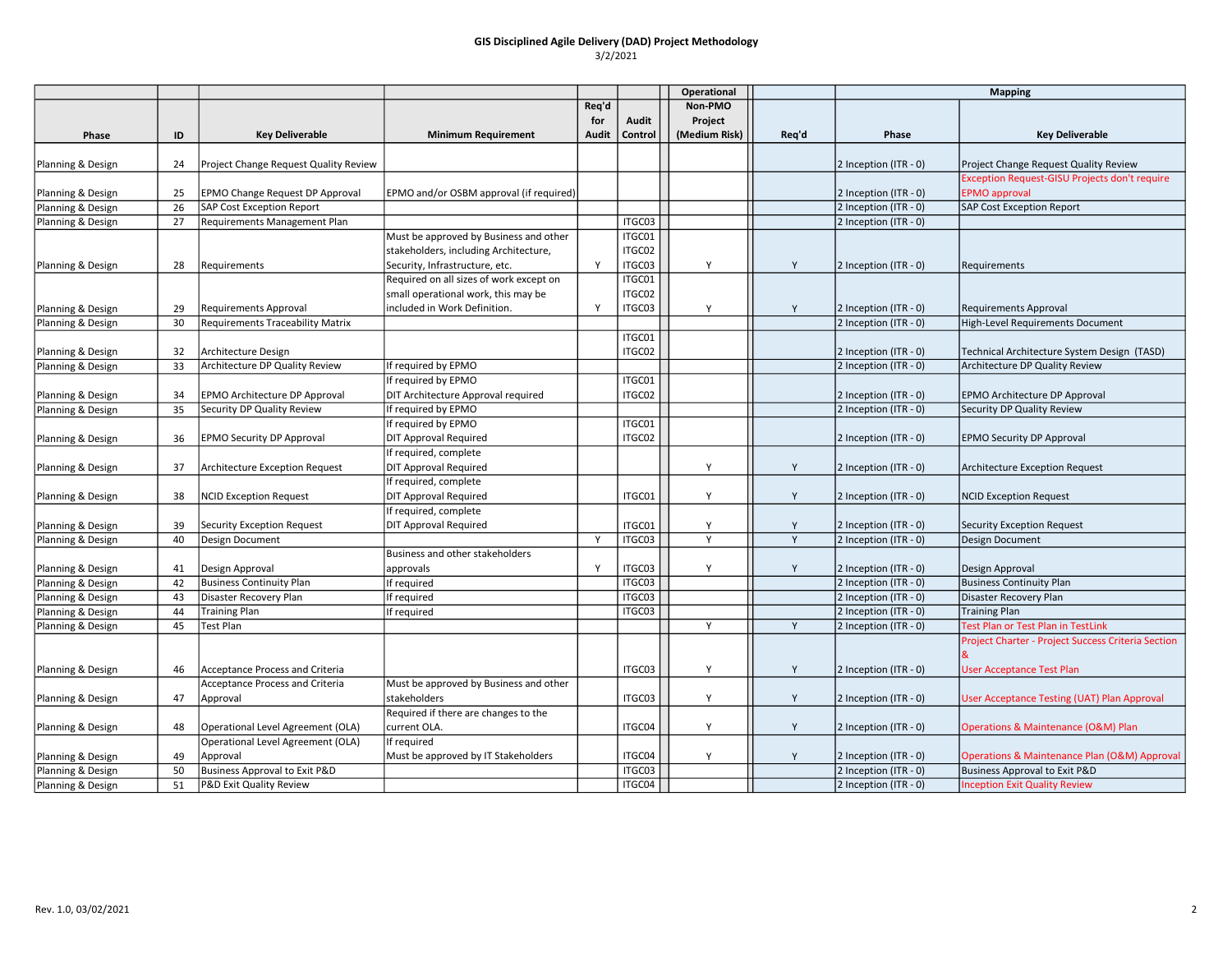|                   |    |                                                    |                                        |       |                  | Operational    |       |                                                                | <b>Mapping</b>                                                                             |
|-------------------|----|----------------------------------------------------|----------------------------------------|-------|------------------|----------------|-------|----------------------------------------------------------------|--------------------------------------------------------------------------------------------|
|                   |    |                                                    |                                        | Req'd |                  | Non-PMO        |       |                                                                |                                                                                            |
|                   |    |                                                    |                                        | for   | Audit            | Project        |       |                                                                |                                                                                            |
| Phase             | ID | <b>Key Deliverable</b>                             | <b>Minimum Requirement</b>             | Audit | Control          | (Medium Risk)  | Req'd | Phase                                                          | <b>Key Deliverable</b>                                                                     |
|                   |    |                                                    |                                        |       |                  |                |       |                                                                |                                                                                            |
|                   |    |                                                    |                                        |       |                  |                |       |                                                                |                                                                                            |
|                   |    |                                                    |                                        |       |                  |                |       |                                                                |                                                                                            |
|                   |    |                                                    |                                        |       |                  |                |       |                                                                | Exception Request for whole section for RFPs: GISU does not manage RFPs. We involve PMO if |
|                   |    | If RFP required, deliverables below:               |                                        |       |                  |                |       | this type of procurement is needed, so these don't apply to us |                                                                                            |
|                   |    | RFP Request for Commodity/Service                  |                                        |       |                  |                |       |                                                                |                                                                                            |
| Planning & Design | 52 | Form                                               |                                        |       | ITGC04           | Y              |       | 2 Inception (ITR - 0)                                          | RFP Request for Commodity/Service Form                                                     |
| Planning & Design | 53 | RFP Disaster Recovery Assessment                   |                                        |       | ITGC04           | Y              |       | 2 Inception (ITR - 0)                                          | RFP Disaster Recovery Assessment                                                           |
| Planning & Design | 54 | <b>RFP Sourcing Exception Request</b>              | If required for the RFP                |       | ITGC04           | Y              |       | 2 Inception (ITR - 0)                                          | <b>RFP Sourcing Exception Request</b>                                                      |
| Planning & Design | 55 | RFP Hosting Exception Request                      | If required for the RFP                |       | ITGC04           | Y              |       | 2 Inception (ITR - 0)                                          | <b>RFP Hosting Exception Request</b>                                                       |
|                   |    |                                                    |                                        |       | ITGC03           |                |       |                                                                |                                                                                            |
| Planning & Design | 56 | <b>RFP and Attachments</b>                         |                                        |       | ITGC04           | Υ              |       | 2 Inception (ITR - 0)                                          | <b>RFP and Attachments</b>                                                                 |
|                   |    |                                                    |                                        |       | ITGC03           |                |       |                                                                |                                                                                            |
| Planning & Design | 57 | RFP Proposal Evaluation Plan                       |                                        |       | ITGC04           | Y              |       | 2 Inception (ITR - 0)                                          | RFP Proposal Evaluation Plan                                                               |
| Planning & Design | 58 | RFP Content Submission                             |                                        |       |                  |                |       | 2 Inception (ITR - 0)                                          | <b>RFP Content Submission</b>                                                              |
|                   |    |                                                    |                                        |       | ITGC03           |                |       |                                                                |                                                                                            |
| Planning & Design | 59 | RFP Individual Evaluation Workbooks                |                                        |       | ITGC04           | Υ              |       | 2 Inception (ITR - 0)                                          | RFP Individual Evaluation Workbooks                                                        |
|                   |    | RFP Oral Presentation/Demonstration                |                                        |       | ITGC03           |                |       |                                                                |                                                                                            |
| Planning & Design | 60 | Guide                                              |                                        |       | ITGC04           | Υ              |       | 2 Inception (ITR - 0)                                          | <b>RFP Oral Presentation/Demonstration Guide</b>                                           |
| Planning & Design | 61 | RFP Consensus Evaluation Workbook                  |                                        |       | ITGC03           | Y              |       | 2 Inception (ITR - 0)                                          | <b>RFP Consensus Evaluation Workbook</b>                                                   |
|                   | 62 | RFP Evaluation Report with Award<br>Recommendation |                                        |       | ITGC03<br>ITGC04 | Y              |       | 2 Inception (ITR - 0)                                          | <b>RFP Evaluation Report with Award</b><br>Recommendation                                  |
| Planning & Design |    |                                                    | Business and other stakeholders        |       | ITGC03           |                |       |                                                                |                                                                                            |
| Planning & Design | 63 | <b>RFP Evaluation Report Approvals</b>             | approvals required.                    |       | ITGC04           | Υ              |       | 2 Inception (ITR - 0)                                          | <b>RFP Evaluation Report Approvals</b>                                                     |
| Planning & Design | 64 | RFP CIO Presentation                               |                                        |       |                  | Y              |       | 2 Inception (ITR - 0)                                          | <b>RFP CIO Presentation</b>                                                                |
| Planning & Design | 65 | RFP Evaluation Review Checklist                    |                                        |       |                  |                |       | 2 Inception (ITR - 0)                                          | <b>RFP Evaluation Review Checklist</b>                                                     |
| Planning & Design | 66 | EPMO RFP Review DP Approval                        | <b>DPMO Approval Required</b>          |       |                  |                |       | 2 Inception (ITR - 0)                                          | <b>EPMO RFP Review DP Approval</b>                                                         |
|                   |    | <b>EPMO Contract Award Review DP</b>               |                                        |       |                  |                |       |                                                                |                                                                                            |
| Planning & Design | 67 | Approval                                           | DPMO Approval Required                 |       |                  |                |       | 2 Inception (ITR - 0)                                          | <b>EPMO Contract Award Review DP Approval</b>                                              |
|                   |    |                                                    |                                        |       |                  |                |       |                                                                |                                                                                            |
|                   |    |                                                    |                                        |       |                  |                |       |                                                                |                                                                                            |
|                   |    |                                                    |                                        |       |                  |                |       |                                                                |                                                                                            |
|                   |    | If Invitation for Bid (IFB) required,              |                                        |       |                  |                |       |                                                                | Exception Request for whole section for IFBs:GISU does not manage IFBs. We involve PMO if  |
| Planning & Design |    | deliverables below:                                |                                        |       |                  |                |       | this type of procurement is needed, so these don't apply to us |                                                                                            |
|                   |    | IFB Request for Commodity/Service                  |                                        |       | ITGC03           |                |       |                                                                |                                                                                            |
| Planning & Design | 68 | Form                                               |                                        |       | ITGC04           | Y              |       | 2 Inception (ITR - 0)                                          | IFB Request for Commodity/Service Form                                                     |
|                   |    |                                                    |                                        |       | ITGC03           |                |       |                                                                |                                                                                            |
| Planning & Design | 69 | IFB Disaster Recovery Assessment                   | If required for IFB                    |       | ITGC04           | Y              |       | 2 Inception (ITR - 0)                                          | IFB Disaster Recovery Assessment                                                           |
| Planning & Design | 70 | IFB Sourcing Exception Request                     | If required for IFB                    |       | ITGC04           | $\overline{Y}$ |       | 2 Inception (ITR - 0)                                          | <b>IFB Sourcing Exception Request</b>                                                      |
| Planning & Design | 71 | IFB Hosting Exception Request                      | If required for IFB                    |       | ITGC04           | Y              |       | 2 Inception (ITR - 0)                                          | IFB Hosting Exception Request                                                              |
|                   |    |                                                    |                                        |       | ITGC03           |                |       |                                                                |                                                                                            |
| Planning & Design | 72 | IFB and Attachments                                |                                        |       | ITGC04           | Y              |       | 2 Inception (ITR - 0)                                          | IFB and Attachments                                                                        |
|                   |    |                                                    |                                        |       | ITGC03           |                |       |                                                                |                                                                                            |
| Planning & Design | 73 | <b>IFB Statement of Work</b>                       | May be required for Extensive Services |       | ITGC04           | Υ              |       | 2 Inception (ITR - 0)                                          | <b>IFB Statement of Work</b>                                                               |
| Planning & Design | 74 | IFB Bid Review Checklist                           |                                        |       |                  | Y              |       | 2 Inception (ITR - 0)                                          | IFB Bid Review Checklist                                                                   |
|                   |    |                                                    | Business and other stakeholders        |       |                  |                |       |                                                                |                                                                                            |
| Planning & Design | 75 | <b>IFB Award Approval</b>                          | approvals required.                    |       | ITGC04           | Υ              |       | 2 Inception (ITR - 0)                                          | <b>IFB Award Approval</b>                                                                  |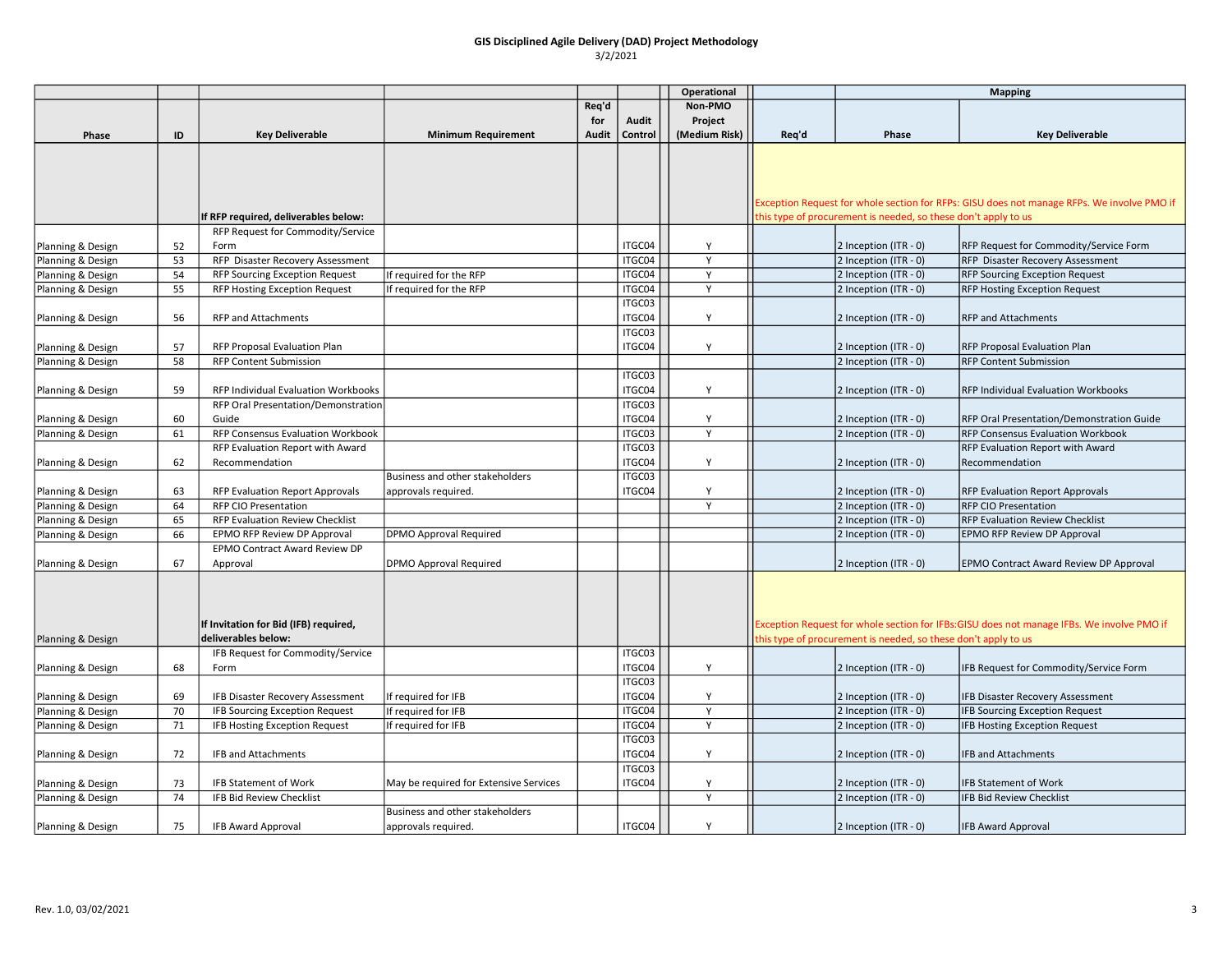|                   |    |                                           |                                                                                  |       |                  | Operational   |                                                                                            | <b>Mapping</b>                                                 |                                                                                             |  |
|-------------------|----|-------------------------------------------|----------------------------------------------------------------------------------|-------|------------------|---------------|--------------------------------------------------------------------------------------------|----------------------------------------------------------------|---------------------------------------------------------------------------------------------|--|
|                   |    |                                           |                                                                                  | Req'd |                  | Non-PMO       |                                                                                            |                                                                |                                                                                             |  |
|                   |    |                                           |                                                                                  | for   | Audit            | Project       |                                                                                            |                                                                |                                                                                             |  |
| Phase             | ID | <b>Key Deliverable</b>                    | <b>Minimum Requirement</b>                                                       | Audit | Control          | (Medium Risk) | Req'd                                                                                      | Phase                                                          | <b>Key Deliverable</b>                                                                      |  |
|                   |    |                                           |                                                                                  |       |                  |               |                                                                                            |                                                                |                                                                                             |  |
|                   |    |                                           |                                                                                  |       |                  |               |                                                                                            |                                                                |                                                                                             |  |
|                   |    |                                           |                                                                                  |       |                  |               |                                                                                            |                                                                |                                                                                             |  |
|                   |    |                                           |                                                                                  |       |                  |               |                                                                                            |                                                                |                                                                                             |  |
|                   |    | IF Request for Quote (RFQ) required,      |                                                                                  |       |                  |               |                                                                                            |                                                                | Exception Request for whole section for RFQs: GISU does not manage RFQs. We involve PMO if  |  |
| Planning & Design |    | deliverables below:                       |                                                                                  |       |                  |               |                                                                                            | this type of procurement is needed, so these don't apply to us |                                                                                             |  |
|                   |    | RFQ Request for Commodity/Service         |                                                                                  |       | ITGC03           |               |                                                                                            |                                                                |                                                                                             |  |
| Planning & Design | 76 | Form                                      |                                                                                  |       | ITGC04           | Y             |                                                                                            | 2 Inception (ITR - 0)                                          | RFQ Request for Commodity/Service Form                                                      |  |
|                   |    |                                           |                                                                                  |       | ITGC03           |               |                                                                                            |                                                                |                                                                                             |  |
| Planning & Design | 77 | RFQ Disaster Recovery Assessment          | If required for RFQ                                                              |       | ITGC04           | Y             |                                                                                            | 2 Inception (ITR - 0)                                          | RFQ Disaster Recovery Assessment                                                            |  |
| Planning & Design | 78 | RFQ Sourcing Exception Request            | If required for RFQ                                                              |       | ITGC04           | Y             |                                                                                            | 2 Inception (ITR - 0)                                          | RFQ Sourcing Exception Request                                                              |  |
| Planning & Design | 79 | RFQ Hosting Exception Request             | If required for RFQ                                                              |       | ITGC04           | Y             |                                                                                            | 2 Inception (ITR - 0)                                          | RFQ Hosting Exception Request                                                               |  |
|                   |    |                                           |                                                                                  |       | ITGC03           |               |                                                                                            |                                                                |                                                                                             |  |
| Planning & Design | 80 | RFQ and Attachments                       |                                                                                  |       | ITGC04           | Y             |                                                                                            | 2 Inception (ITR - 0)                                          | <b>RFQ and Attachments</b>                                                                  |  |
|                   |    |                                           |                                                                                  |       | ITGC03           |               |                                                                                            |                                                                |                                                                                             |  |
| Planning & Design | 81 | RFQ Market Research                       |                                                                                  |       | ITGC04           | Υ             |                                                                                            | 2 Inception (ITR - 0)                                          | <b>RFQ Market Research</b>                                                                  |  |
| Planning & Design | 82 | RFQ Estimate or Unofficial Quote          |                                                                                  |       | ITGC04           | Y             |                                                                                            | 2 Inception (ITR - 0)                                          | RFQ Estimate or Unofficial Quote                                                            |  |
|                   |    |                                           |                                                                                  |       | ITGC03           |               |                                                                                            |                                                                |                                                                                             |  |
| Planning & Design | 83 | RFQ Statement of Work                     |                                                                                  |       | ITGC04           | Y             |                                                                                            | 2 Inception (ITR - 0)                                          | <b>RFQ Statement of Work</b>                                                                |  |
|                   |    |                                           |                                                                                  |       | ITGC03           |               |                                                                                            |                                                                |                                                                                             |  |
| Planning & Design | 84 | RFQ Quote Review Document                 |                                                                                  |       | ITGC04           | Υ             |                                                                                            | 2 Inception (ITR - 0)                                          | RFQ Quote Review Document                                                                   |  |
|                   |    |                                           | Business and other stakeholders                                                  |       |                  | Y             |                                                                                            |                                                                |                                                                                             |  |
| Planning & Design | 85 | RFQ Award Approval                        | approvals required.                                                              |       | ITGC04           |               |                                                                                            | 2 Inception (ITR - 0)                                          | <b>RFQ Award Approval</b>                                                                   |  |
|                   |    |                                           |                                                                                  |       |                  |               |                                                                                            |                                                                |                                                                                             |  |
|                   |    |                                           |                                                                                  |       |                  |               |                                                                                            |                                                                |                                                                                             |  |
|                   |    |                                           |                                                                                  |       |                  |               |                                                                                            |                                                                | Exception Request for item# 91 due to the fact that the Statements of Work and Supplemental |  |
|                   |    |                                           |                                                                                  |       |                  |               |                                                                                            |                                                                | Staffing contracts GISU typically uses for projects do not require doing additional market  |  |
|                   |    |                                           |                                                                                  |       |                  |               |                                                                                            |                                                                | research mid-contract. This need would be addressed with a fresh statement of work if the   |  |
|                   |    | If Contract Modifications through         |                                                                                  |       |                  |               |                                                                                            |                                                                | SOW amendment approval was declined or by hiring a new staff under the Supplemental         |  |
|                   |    | Amendment required, deliverables          |                                                                                  |       |                  |               | Staffing Contract. Recommend keeping items 101 & 91 as 'if required for Amendment' in case |                                                                |                                                                                             |  |
| Planning & Design |    | below:                                    |                                                                                  |       |                  |               | there are unique situations.                                                               |                                                                |                                                                                             |  |
|                   |    | Amendment Request for                     |                                                                                  |       | ITGC03           |               | <b>Exception</b>                                                                           | 3 Construction thru                                            | Amendment Request for Commodity/Service                                                     |  |
| Planning & Design | 86 | Commodity/Service Form                    |                                                                                  |       | ITGC04           | Y             | <b>Request</b>                                                                             | Transition                                                     | Form                                                                                        |  |
|                   |    | Amendment Disaster Recovery               | May be required if change in scope of                                            |       | ITGC03           |               |                                                                                            | 3 Construction thru                                            |                                                                                             |  |
| Planning & Design | 87 | Assessment                                | work                                                                             |       | ITGC04           | Υ             | Y                                                                                          | Transition                                                     | Amendment Disaster Recovery Assessment                                                      |  |
|                   |    | Amendment Sourcing Exception              |                                                                                  |       |                  |               |                                                                                            | 3 Construction thru                                            |                                                                                             |  |
| Planning & Design | 88 | Request                                   | If required for Amendment                                                        |       | ITGC04           | Y             | Y                                                                                          | Transition                                                     | Amendment Sourcing Exception Request                                                        |  |
|                   |    | Amendment Hosting Exception               |                                                                                  |       | ITGC04           | Y             | Y                                                                                          | 3 Construction thru                                            |                                                                                             |  |
| Planning & Design | 89 | Request                                   | If required for Amendment                                                        |       |                  |               |                                                                                            | Transition                                                     | Amendment Hosting Exception Request                                                         |  |
|                   |    |                                           |                                                                                  |       | ITGC03           |               |                                                                                            | 3 Construction thru                                            |                                                                                             |  |
| Planning & Design | 90 | Amendment and Attachments                 |                                                                                  |       | ITGC04           | Y             | Y                                                                                          | Transition                                                     | Amendment and Attachments                                                                   |  |
|                   | 91 |                                           |                                                                                  |       | ITGC03<br>ITGC04 | Y             | <b>Exception</b>                                                                           | 3 Construction thru                                            |                                                                                             |  |
| Planning & Design |    | Amendment Market Research                 |                                                                                  |       | ITGC03           |               | Request                                                                                    | Transition                                                     | Amendment Market Research                                                                   |  |
|                   | 92 | Amendment Estimate or Unofficial<br>Quote |                                                                                  |       | ITGC04           | Υ             |                                                                                            | 3 Construction thru<br>Transition                              | Amendment Estimate or Unofficial Quote                                                      |  |
| Planning & Design |    |                                           |                                                                                  |       | ITGC03           |               | Y                                                                                          | 3 Construction thru                                            |                                                                                             |  |
|                   | 93 | Amendment Statement of Work               | May be required for additional work<br>within scope of work in existing contract |       | ITGC04           | Y             | Y                                                                                          | Transition                                                     | Amendment Statement of Work                                                                 |  |
| Planning & Design |    |                                           | Business and other stakeholders                                                  |       |                  |               |                                                                                            | 3 Construction thru                                            |                                                                                             |  |
| Planning & Design | 94 | Amendment Approval                        | approvals required.                                                              |       | ITGC04           | Y             | Y                                                                                          | Transition                                                     | Amendment Approval                                                                          |  |
|                   |    |                                           |                                                                                  |       |                  |               |                                                                                            |                                                                |                                                                                             |  |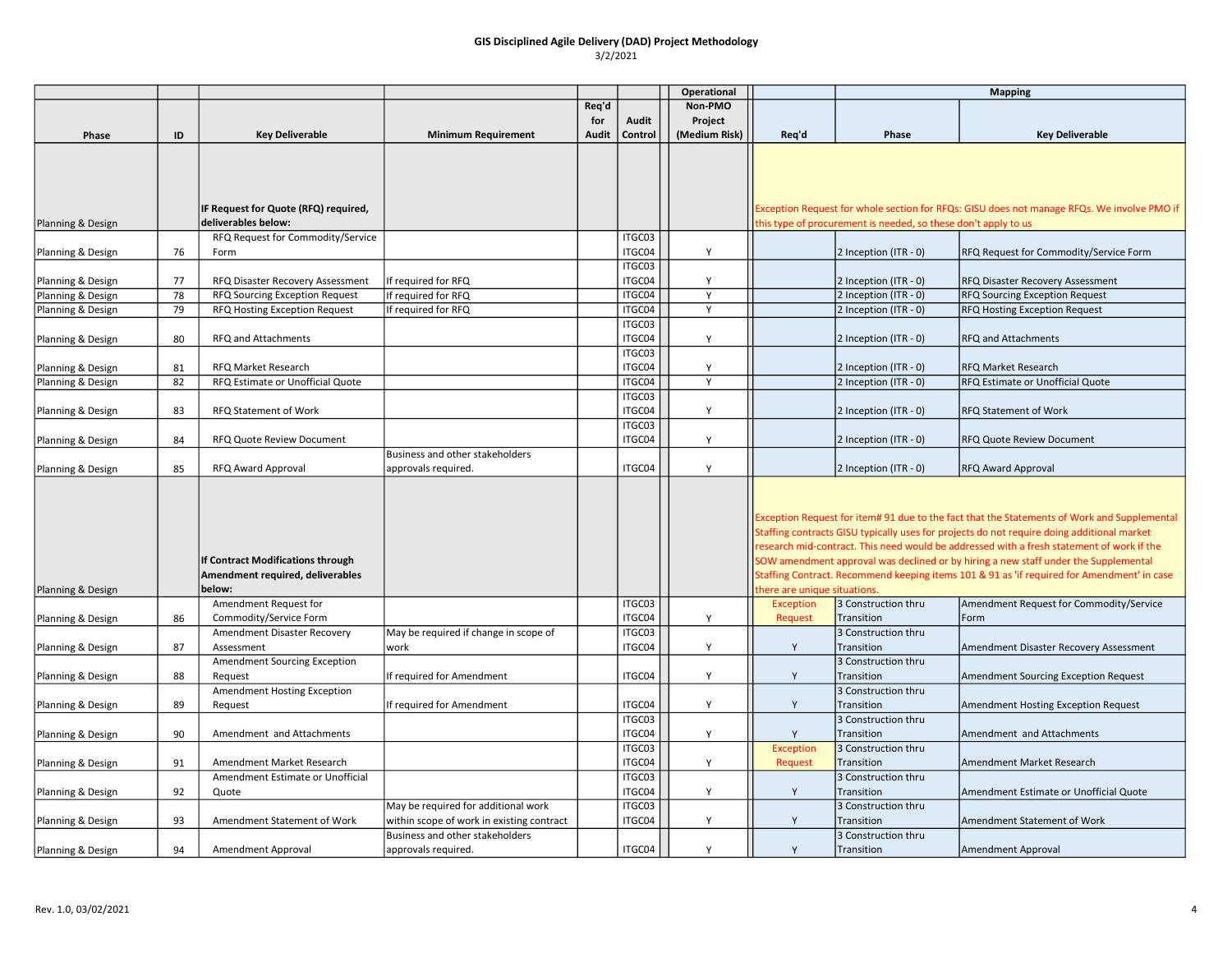|                              |     |                                                          |                                          |       |                  | Operational   |                            |                                                                 | <b>Mapping</b>                                                                             |
|------------------------------|-----|----------------------------------------------------------|------------------------------------------|-------|------------------|---------------|----------------------------|-----------------------------------------------------------------|--------------------------------------------------------------------------------------------|
|                              |     |                                                          |                                          | Req'd |                  | Non-PMO       |                            |                                                                 |                                                                                            |
|                              |     |                                                          |                                          | for   | Audit            | Project       |                            |                                                                 |                                                                                            |
| Phase                        | ID  | <b>Key Deliverable</b>                                   | <b>Minimum Requirement</b>               | Audit | Control          | (Medium Risk) | Req'd                      | Phase                                                           | <b>Key Deliverable</b>                                                                     |
|                              |     |                                                          |                                          |       |                  |               |                            |                                                                 |                                                                                            |
|                              |     | IF Request for Information (RFI),<br>deliverables below: |                                          |       |                  |               |                            | this type of solicitation is needed, so these don't apply to us | Exception Request for whole section for RFIs: GISU does not manage RFIs. We involve PMO if |
|                              |     |                                                          |                                          |       | ITGC03           |               |                            |                                                                 |                                                                                            |
| Planning & Design            | 95  | <b>RFI</b>                                               |                                          |       | ITGC04           | Y             |                            | 2 Inception (ITR - 0)                                           | <b>RFI</b>                                                                                 |
|                              |     |                                                          |                                          |       |                  |               |                            |                                                                 | Exception Request for all EPMO Approval items. GIS Unit does not required EPMO review or   |
|                              |     |                                                          |                                          |       |                  |               | approval for our projects. |                                                                 |                                                                                            |
| Execute & Build              | 31  | Application Architecture Design (AAD)                    | DIT-T Architecture Approval Required     | Y     | ITGC01<br>ITGC02 | Y             | Y                          | 3 Construction                                                  | Application Architecture Design (AAD)                                                      |
| Execute & Build              | 96  | Code Structural Quality Analysis (CAST)<br>Report        | If required                              |       |                  |               |                            | 3 Construction                                                  | Code Structural Quality Analysis (CAST) Report                                             |
|                              |     | Component Integration Test (CIT)                         |                                          |       |                  |               |                            |                                                                 |                                                                                            |
| Execute & Build              | 97  | Approved                                                 |                                          | Y     | ITGC02           | Y             | Y                          | 3 Construction                                                  | Component Integration Test (CIT) Approved                                                  |
| Execute & Build              | 98  | System Integration Test (SIT) Approved                   |                                          | Y     | ITGC02           | Y             | Y                          | 3 Construction                                                  | System Integration Test (SIT) Approved                                                     |
| Execute & Build              | 99  | Performance Testing Approved                             | If required                              |       |                  | Y             | Y                          | 3 Construction                                                  | Performance Testing Approved                                                               |
| Execute & Build              | 100 | IT Testing Complete Approval                             |                                          | Y     | ITGC02           | Y             | Y                          | 3 Construction                                                  | IT Testing Complete Approval                                                               |
|                              |     |                                                          | IT management involves users in the      |       |                  |               |                            |                                                                 |                                                                                            |
|                              |     |                                                          |                                          |       |                  |               |                            |                                                                 |                                                                                            |
|                              |     |                                                          | design of applications, selection of     |       |                  |               |                            |                                                                 |                                                                                            |
| Execute & Build              | 101 | User Acceptance Plan and Script                          | packaged software and testing thereof.   | Y     | ITGC03           | Y             | Y                          | 4 Transition                                                    | User Acceptance Plan and Script                                                            |
| Execute & Build              | 102 | Sponsor Approved UAT                                     |                                          | Y     | ITGC03           | Y             | Y                          | 4 Transition                                                    | Sponsor Approved UAT                                                                       |
| Execute & Build              | 103 | <b>Implementation Plan</b>                               |                                          |       |                  |               | Y                          | 4 Transition                                                    | Implementation Plan                                                                        |
| Execute & Build              | 104 | Go Live Readiness Assessment                             |                                          | Y     | ITGC03           | Y             | Y                          | 4 Transition                                                    | Go Live Readiness Assessment                                                               |
| Execute & Build              | 105 | Go Live Approval                                         | Business and other Stakeholders approval | Y     | ITGC03           | Y             | Y                          | 4 Transition                                                    | Go Live Approval                                                                           |
|                              |     | Project Go Live Readiness DP Quality                     |                                          |       |                  |               |                            |                                                                 |                                                                                            |
| Execute & Build              | 106 | Review                                                   | If required                              |       |                  |               |                            | 4 Transition                                                    | Project Go Live Readiness DP Quality Review                                                |
| Execute & Build              | 107 | EPMO Go Live Readiness DP Approval                       | If required.<br>EPMO approval            |       |                  |               |                            | 4 Transition                                                    |                                                                                            |
| Execute & Build              | 108 | <b>E&amp;B Exit Quality Review</b>                       |                                          |       |                  |               |                            | 4 Transition                                                    | <b>Construction Exit Quality Review</b>                                                    |
|                              |     |                                                          |                                          |       |                  |               |                            |                                                                 |                                                                                            |
|                              | 109 | Business Approval to Close the Project                   |                                          |       | ITGC03           |               |                            | 4 Transition                                                    | Business Approval to Close the Project                                                     |
| Implementation               | 110 | <b>Implementation Exit Quality Review</b>                |                                          |       |                  |               |                            | 4 Transition                                                    | Implementation Exit Quality Review                                                         |
| Implementation               |     |                                                          |                                          |       |                  |               |                            |                                                                 |                                                                                            |
|                              |     |                                                          |                                          |       |                  |               |                            | this type of solicitation is needed, so these don't apply to us | Exception Request for whole section for RFIs: GISU does not manage RFIs. We involve PMO if |
| Closeout                     | 111 | <b>SAP Commitments Reconciled</b>                        |                                          |       |                  |               |                            | 4 Transition                                                    | <b>SAP Commitments Reconciled</b>                                                          |
| Closeout                     | 112 | Lessons Learned Survey                                   |                                          |       |                  |               |                            | 4 Transition                                                    | <b>Lessons Learned Survey</b>                                                              |
|                              |     |                                                          |                                          |       |                  |               |                            |                                                                 | <b>Lessons Learned Document &amp; Team</b>                                                 |
| Closeout                     | 113 | <b>EPMO Lessons Learned</b>                              |                                          |       |                  |               |                            | 4 Transition                                                    | <b>Recommendations</b>                                                                     |
| Closeout                     | 114 | <b>EPMO Closeout Report</b>                              |                                          |       |                  |               |                            | 4 Transition                                                    |                                                                                            |
| Closeout                     | 115 | <b>Closeout Quality Review</b>                           |                                          |       |                  |               |                            | 4 Transition                                                    | <b>Transition Quality Review</b>                                                           |
|                              |     |                                                          |                                          |       |                  |               |                            |                                                                 | IF GIS Master Contract Statements of Work                                                  |
|                              |     | No PMO item ID# identified                               |                                          |       |                  |               |                            |                                                                 | (SOW), additional deliverables below:                                                      |
| <b>Planning &amp; Design</b> | ##  | Not in PMO QMP                                           |                                          |       |                  |               | Y                          | 2 Inception (ITR-0)                                             | <b>Budget approval and WBS Number Assignment</b>                                           |
| <b>Planning &amp; Design</b> | ##  | Not in PMO QMP                                           |                                          |       |                  |               | Y                          | 2 Inception (ITR-0)                                             | <b>Master Contract Statement of Work</b>                                                   |
|                              |     |                                                          |                                          |       |                  |               |                            | 3 Inception (ITR-0)                                             | <b>Hosting Exception Request</b>                                                           |